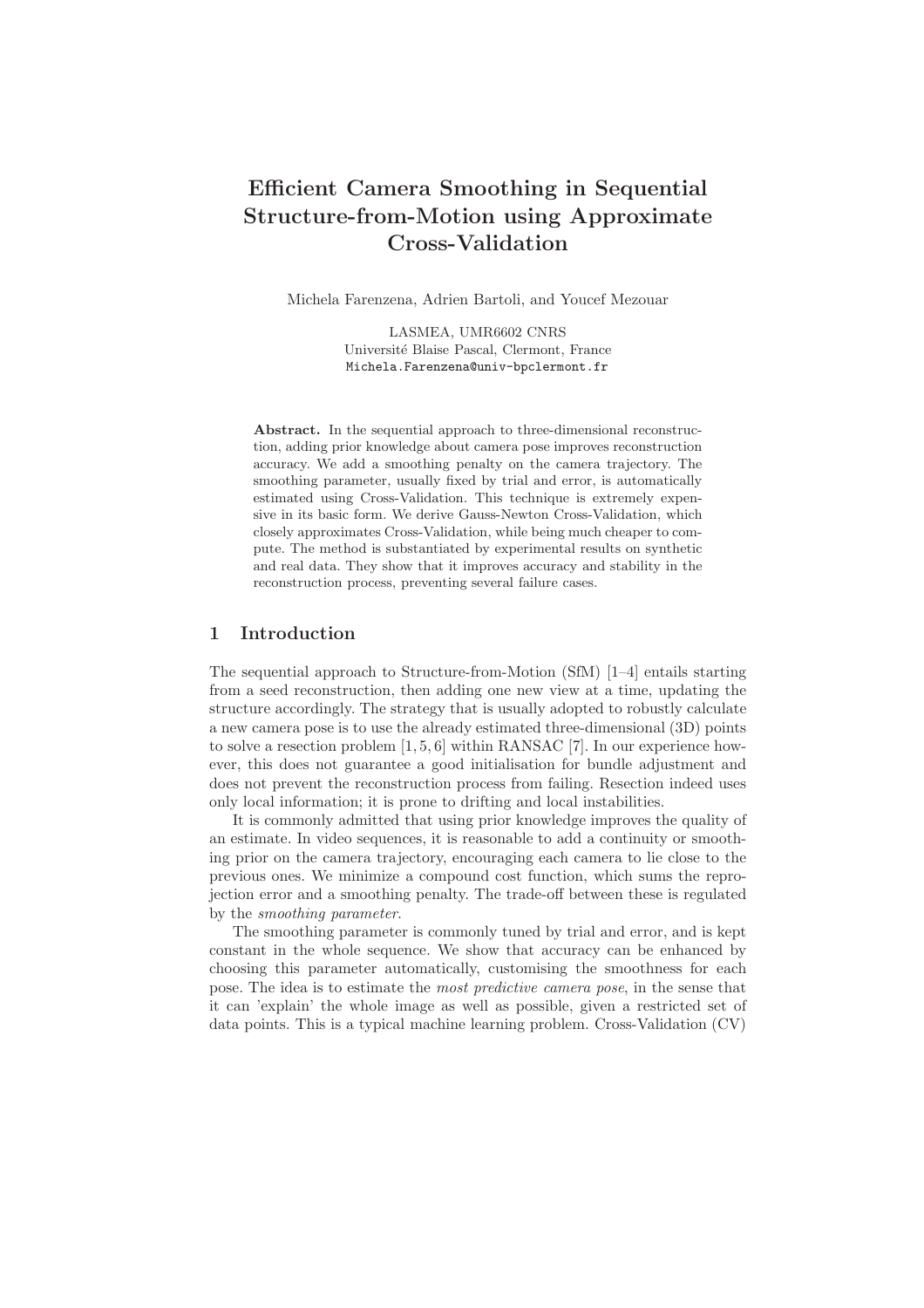techniques can be used. The dataset is split in a training and a test set. The smoothing parameter for which the trained model minimizes the test error is selected.

The main drawback of CV is the computational cost. The greedy formula to compute the leave-one-out CV score  $\left(\mathrm{CV}_{loc}\right)$  for one certain value of  $\lambda$  requires to solve n nonlinear least squares problems, with  $n$  the number of points in the dataset. For the case of regular linear least squares there is a simple noniterative formula that gives the  $CV<sub>loo</sub>$  score without having to solve as many problems as there are measurements [8]. We derive a similar non-iterative formula for the nonlinear least squares resection problem. We define the Gauss-Newton  $CV<sub>loo</sub>$  (GNCV<sub>loo</sub>) score and show that it closely approximates the true  $CV<sub>loo</sub>$ . The computation of  $GNCV_{loo}$  requires to solve only *one* nonlinear least squares problem. This makes the estimation of the smoothing parameter a much cheaper problem. Thus, our method could be embedded in other SfM pipelines, such as [4, 9, 10], working in real time.

The approach is validated by experimental results on synthetic and real data. They show that it increases accuracy and stability in the reconstruction process, preventing several failure cases.

## 2 Background on Sequential Structure-from-Motion

A common scheme for sequential SfM, in both the calibrated and uncalibrated camera cases, has three main steps. Our contribution concerns the last step.

- Extraction of keyframes and keypoint matching. The first step consists in relating the images. This means extracting keypoints and matching them between the images. In video sequences the baseline (the camera displacement between two views) is however often too limited. This makes the computation of matching tensors (such as the fundamental matrix) ill conditioned. A solution is to select a subset of images (keyframes). Many ways to choose these keyframes have been proposed [2, 3, 11, 12]; they balance the baseline and the number of matched keypoints. Once keyframes are selected, matching tensors are estimated. The initial set of corresponding points is typically contaminated with outliers. Traditional least squares approaches thus fail and a robust method, such as RANSAC, must be used.
- Initialisation of structure and motion. The first few views and the matched keypoints are used to retrieve a seed 3D structure of the scene and the motion of the camera. Usually two or three views are used [2, 3, 13].
- Sequential processing. Keyframes are sequentially added, calculating the pose of each new camera using the previously estimated 3D points. This is a nonlinear least squares problem, called resection. Robust estimation is usually necessary in order to cope with outliers. Subsequently, the 3D structure is updated by triangulating the 3D points conveyed by the new view. Both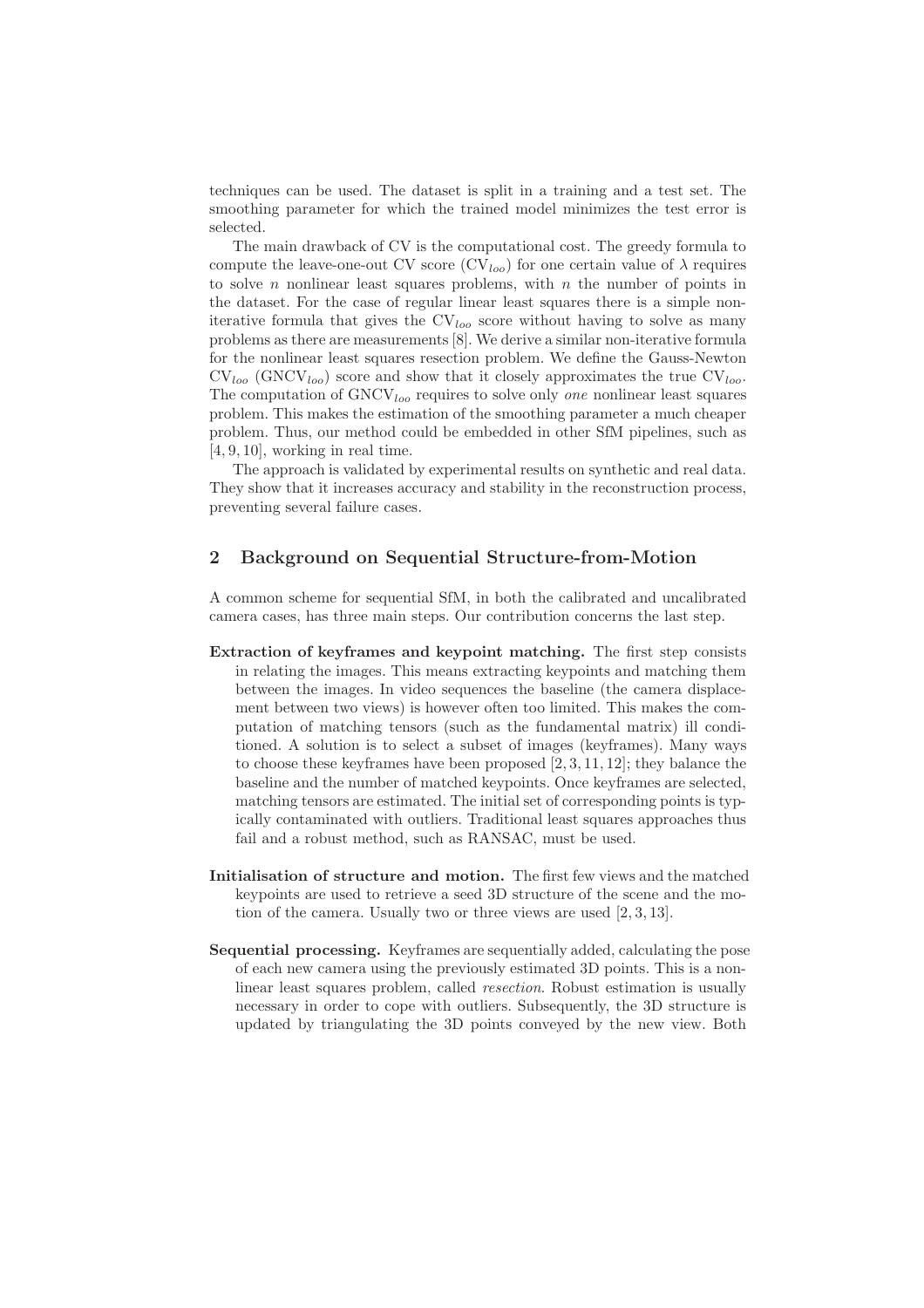structure and motion are finally adjusted using bundle adjustment, with the aim of finding the parameters for the cameras and the 3D points which minimize the mean squared distances between the observed image points and the reprojected image points.

## 3 Resection with Automatic Camera Smoothing

Each time a new camera is added, bundle adjustment is performed in order to refine both structure and motion. This has been proved to be the essential step to achieve a good accuracy and to prevent failures [14]. The initial estimate must however be sufficiently close to the optimal solution.

Figure 1 shows an example of reconstruction failure, from a real sequence taken by a handheld camera. At the 47th keyframe the computation stops because there are not enough points to estimate the new camera pose, meaning that all points seen in the last views have been rejected as outliers. At the moment of failure, the camera is rotating. Even if the rotation is not around the camera's optical centre, this is a delicate situation, where the field of view varies rapidly and reconstruction accuracy is crucial. It is evident from Figure 1 that the pose for the last 5 keyframes are wrongly estimated, and that bundle adjustment can not fix the problem.

#### 3.1 A Compound Cost Function

In order to refine the initial estimate a common strategy is to minimize a data term representing geometric error, i.e. the reprojection error. The problem is formalised as a least squares minimization of the mean of squared residuals (MSR):

$$
\mathcal{E}_d^2(\mathsf{P}) = \frac{1}{n} \sum_{i=1}^n \|\Psi(\mathsf{P}, \mathbf{Q}_i) - \mathbf{q}_i\|_2^2 ,\qquad (1)
$$

where  $P$  is the projection matrix and  $Q_i$  is the 3D position of the image point  $\mathbf{q}_i$ . The function  $\Psi(\mathsf{P},\mathbf{Q}_i)$  is the reprojection of  $\mathbf{Q}_i$  through P, in Cartesian coordinates. The optimal solution is usually obtained by approximating  $\Psi$ (P +  $\Delta, \mathbf{Q}_i) \approx \Psi(\mathsf{P}, \mathbf{Q}_i) + \mathsf{J}(\mathsf{P}, \mathbf{Q}_i)$  vect $(\Delta)$ , where  $\mathsf{J}(\mathsf{P}, \mathbf{Q}_i)$  is the Jacobian matrix of  $\Psi$  wrt P evaluated at  $(P, Q_i)$ , and vect is the operator that rearranges a matrix into a vector. The normal linear least squares equations are then solved in an iterative Gauss-Newton manner.

Since the keyframes come from a video, it is reasonable to add a smoothing penalty on the camera trajectory, saying that the position of one keyframe should not differ too much from that of the previous one. If properly weighted, this penalty increases the stability in the camera trajectory estimation.

The problem is formalised as the minimization of a compound cost function, which sums the reprojection error  $\mathcal{E}_d$  and a smoothing term  $\mathcal{E}_s$ :

$$
\mathcal{E}^2(\mathsf{P}, \lambda) = (1 - \lambda)^2 \mathcal{E}_d^2(\mathsf{P}) + \lambda^2 \mathcal{E}_s^2(\mathsf{P})\,,\tag{2}
$$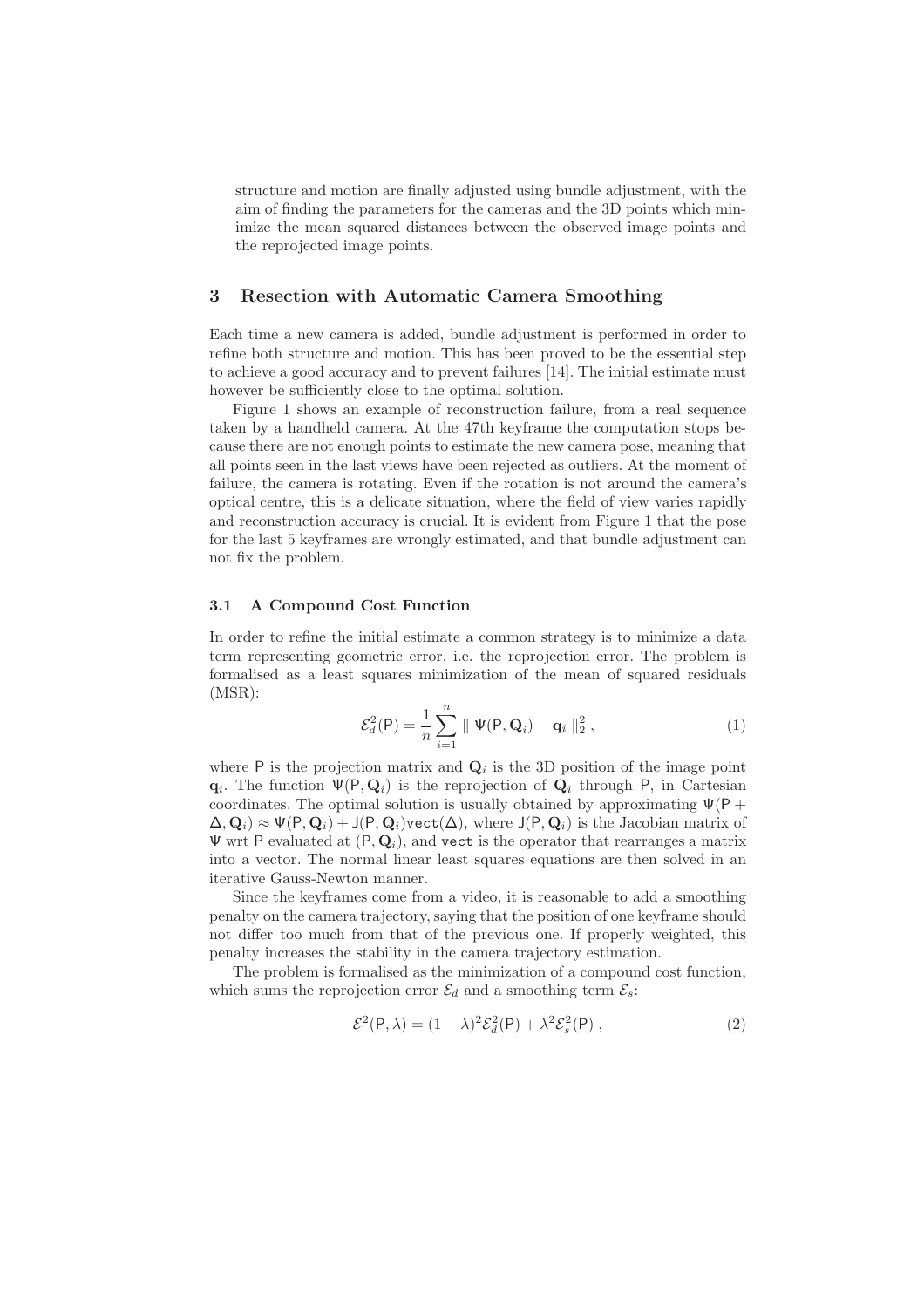

Fig. 1. Reconstruction failure in case of non smoothing of camera pose. On the left, the 1st and 47th keyframe; in the centre, a 3D view of the recovered cameras; on the right, the top view of the last keyframes. Visual inspection shows that the last five cameras are misestimated.



Fig. 2. Examples of resection using the norm of the difference between camera matrices (a,b) or Equation (3) (c,d) as smoothing penalties. In black thick line is the ground truth for the previous and current pose; in thin green line are the poses obtained after resection, with  $\lambda$  varying from 0 to 1.

## where  $\lambda$  is the *smoothing parameter*.

As a smoothness measure we use the mean of squared residuals between reprojected points in the current and previous keyframes. That is, if the two cameras are close to each other, then the points they reproject should be close as well:

$$
\mathcal{E}_s^2(\mathsf{P}) = \frac{1}{n} \sum_{i=1}^n \|\Psi(\mathsf{P}, \mathbf{Q}_i) - \Psi(\mathsf{P}_p, \mathbf{Q}_i)\|_2^2 ,\qquad (3)
$$

with  $P_p$  the projection matrix of the previous keyframe. This is actually a continuity measure, as it can be interpreted as a finite difference approximation to the first derivatives of the predicted tracks. The same scheme holds if higher order derivatives are used.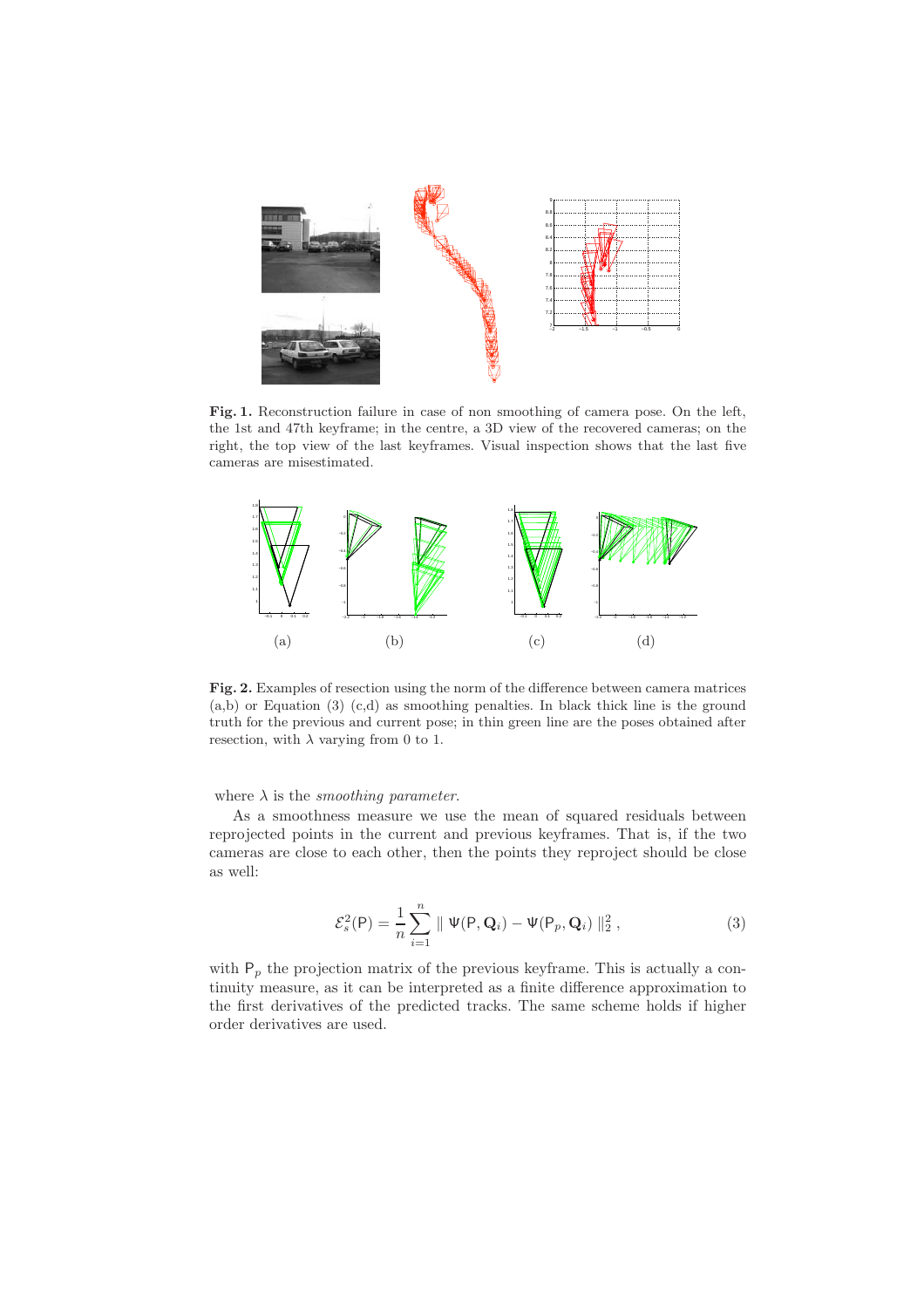The smoothing penalty usually utilised in the literature in similar contexts is often the norm of the difference between camera matrices, but we found that the resulting cost function does not lead to the expected solution, as shown in Figure 2.

Equation (2) depends on a smoothing parameter that must be estimated. In the next section we present an automatic data-driven method solving this problem.

#### 3.2 Smoothing Parameter Estimation by Cross-Validation

We propose to automatically determine both the camera pose and the smoothing parameter. The idea is to find the most predictive camera pose, in the sense that it can 'explain' the whole image, given a restricted set of 3D positions matching 2D points. This concept derives from the machine learning paradigm of supervised learning from examples.

The approach we follow is to split the data points we have in a training and a test set, and select the smoothing parameter for which the trained model minimizes the test error. A well-known method, widely applied in machine learning [16], is CV (Cross-Validation), firstly introduced in [17]. Considering that the number of samples is small, this technique recycles the test set, averaging the test error over several different partitions of the whole data set. There are different kinds of CV techniques; we chose the  $CV<sub>loo</sub>$  (leave-one-out CV).

The CV<sub>loo</sub> score is defined as a function of the parameter  $\lambda$ :

$$
\mathcal{E}_{g}^{2}(\lambda) = \frac{1}{n} \sum_{j=1}^{n} \| \Psi(\hat{P}_{(j)}(\lambda), \mathbf{Q}_{j}) - \mathbf{q}_{j} \|_{2}^{2},
$$
\n(4)

where  $\hat{P}_{(j)}(\lambda)$  is the camera pose estimated with all but the j-th 3D-2D point correspondence. The most predictive camera pose  $\hat{P}$  is obtained by solving the following nested optimization problem:

$$
\hat{\mathsf{P}} = \arg\min_{\mathsf{P}} \ \mathcal{E}^2(\mathsf{P}, \arg\min_{\lambda} \ \mathcal{E}_g^2(\lambda)). \tag{5}
$$

This means that the optimal camera pose is obtained by minimizing  $\mathcal{E}(\mathsf{P},\hat{\lambda}),$ where  $\hat{\lambda}$  is the optimal vale for  $\lambda$ , i.e. the one that gives the lowest  $CV_{loo}$  score.  $\hat{\lambda}$  is usually calculated by sampling  $\lambda$  over the range [0, 1].

Computing the  $CV<sub>loo</sub>$  score using (4) is computationally expensive: it requires to solve  $n$  nonlinear least squares problems. Solving  $(5)$  is thus extremely costly.

In the next section we propose a non-iterative approximation to the  $CV<sub>loc</sub>$ score. Non-iterative means that it does not require to solve  $n$  nonlinear least squares problems as a trivial greedy application of Equation (4) entails.

The derivation proceeds in two steps. First we approximate the greedy formula (4) through the Gauss-Newton approximation, then we provide a noniterative formula that exactly solves such linear least squares problems.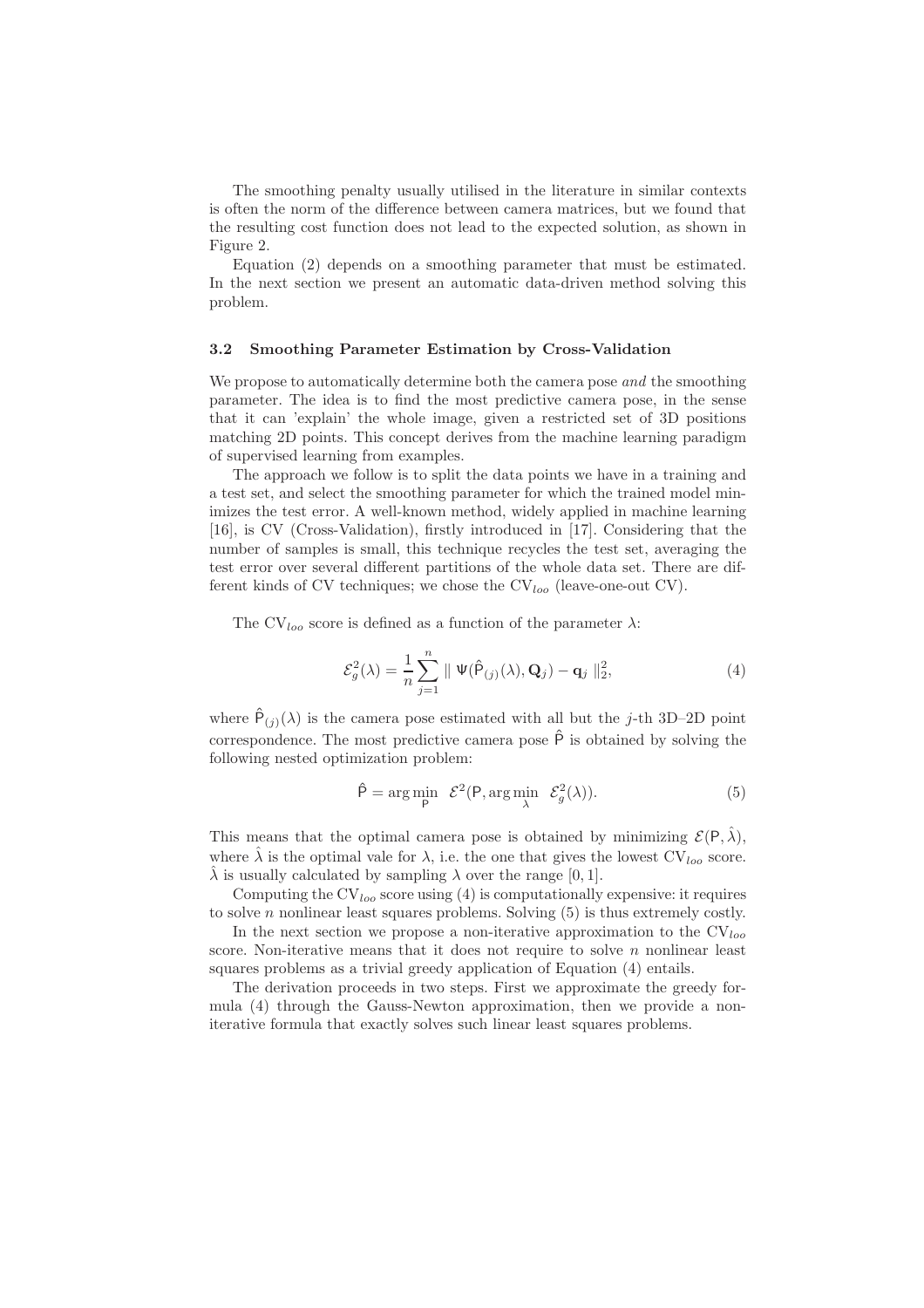#### 3.3  $GNCV_{loo}$ : Gauss-Newton Leave-One-Out Cross-Validation

We rewrite Equation (2) in matrix form:

$$
\mathcal{E}^2(\mathsf{P}, \lambda) = (1 - \lambda)^2 \frac{1}{n} \| \mathsf{B}(\mathsf{P}) - \mathbf{b} \|_2^2 + \lambda^2 \frac{1}{n} \| \mathsf{B}(\mathsf{P}) - \mathsf{B}(\mathsf{P}_p) \|_2^2, \tag{6}
$$

with  $B(P)^{\mathsf{T}} = [\Psi(P, \mathbf{Q}_1) \ \Psi(P, \mathbf{Q}_2) \ \dots \ \Psi(P, \mathbf{Q}_n)]$  and  $\mathbf{b}^{\mathsf{T}} = [\mathbf{q}_1 \dots \mathbf{q}_n].$ Given a certain  $\lambda$ , let  $\hat{P}_\lambda$  be the global solution to Equation (6) obtained by Gauss-Newton (GN). Let  $C = J(\hat{P}_{\lambda})$  be the Jacobian matrix evaluated at  $\hat{P}_{\lambda}$ . It is given by the GN algorithm. The GN approximation to  $\mathcal E$  is:

$$
\mathcal{E}^2(\hat{\mathsf{P}}_{\lambda} + \Delta, \lambda) \approx (1-\lambda)^2 \frac{1}{n} \|\mathsf{B}(\hat{\mathsf{P}}_{\lambda}) + \mathsf{C}\delta - \mathbf{b}\|_2^2 + \lambda^2 \frac{1}{n} \|\mathsf{B}(\hat{\mathsf{P}}_{\lambda}) + \mathsf{C}\delta - \mathsf{B}(\mathsf{P}_{\mathsf{p}})\|_2^2, (7)
$$

with  $\delta = \text{vect}(\Delta)$ .

Substituting  $\mathbf{s} = \mathbf{b} - B(\hat{P}_{\lambda})$  and  $\mathbf{t} = B(P_p) - B(\hat{P}_{\lambda})$ , we get:

$$
\mathcal{E}^2(\hat{P}_\lambda + \Delta, \lambda) \approx \tilde{\mathcal{E}}^2(\delta, \lambda) = (1 - \lambda)^2 \frac{1}{n} \| \mathbf{C}\delta - \mathbf{s} \|_2^2 + \lambda^2 \frac{1}{n} \| \mathbf{C}\delta - \mathbf{t} \|_2^2.
$$
 (8)

Note that this holds if higher order derivative are used as a smoothing penalty.

The  $CV<sub>loo</sub>$  score can similarly be approximated by:

$$
\tilde{\mathcal{E}}_g^2(\lambda) = \frac{1}{n} \sum_{j=1}^n \parallel \mathbf{c}_j^{\mathsf{T}} \hat{\boldsymbol{\delta}}_{(j)} - \mathbf{s}_j \parallel_2^2, \qquad (9)
$$

where  $\hat{\boldsymbol{\delta}}_{(j)}$  is the solution of the linear least squares system (8) with all but the j-th correspondence. This way we have approximated the nonlinear least squares problem by a linear least squares one. We call this approximation the  $\text{GNCV}_{loo}$ score.

Calculating the  $GNCV_{loo}$  score using (9) is cheaper than calculating the  $CV<sub>loo</sub>$  score, but it still requires iterating over the n correspondences.

We derive a non-iterative formula that exactly estimate (9). This formula is the following:

$$
\tilde{\mathcal{E}}_g^2(\lambda) = \frac{1}{n} \left\| \operatorname{diag}\left(\frac{1}{1 - \operatorname{diag}\left(\hat{\mathsf{C}}\right)}\right) \left(\hat{\mathsf{C}}\mathbf{k} - \mathbf{s} - \operatorname{diag}\left(\operatorname{diag}\left(\hat{\mathsf{C}}\right)\right)(\mathbf{k} - \mathbf{s})\right) \right\|_2^2, \tag{10}
$$

where

$$
\hat{\mathsf{C}} = \mathsf{C}\mathsf{C}^+, \mathsf{C}^+
$$
 is the pseudoinverse of **C** and  $\mathbf{k} = \frac{(1-\lambda)\mathbf{s} + \lambda \mathbf{t}}{(1-\lambda)^2 + \lambda^2}$ .

1 is a vector of ones and the diag operator, similar to the one in Matlab, extracts a diagonal matrix or constructs one from a vector. The derivation of this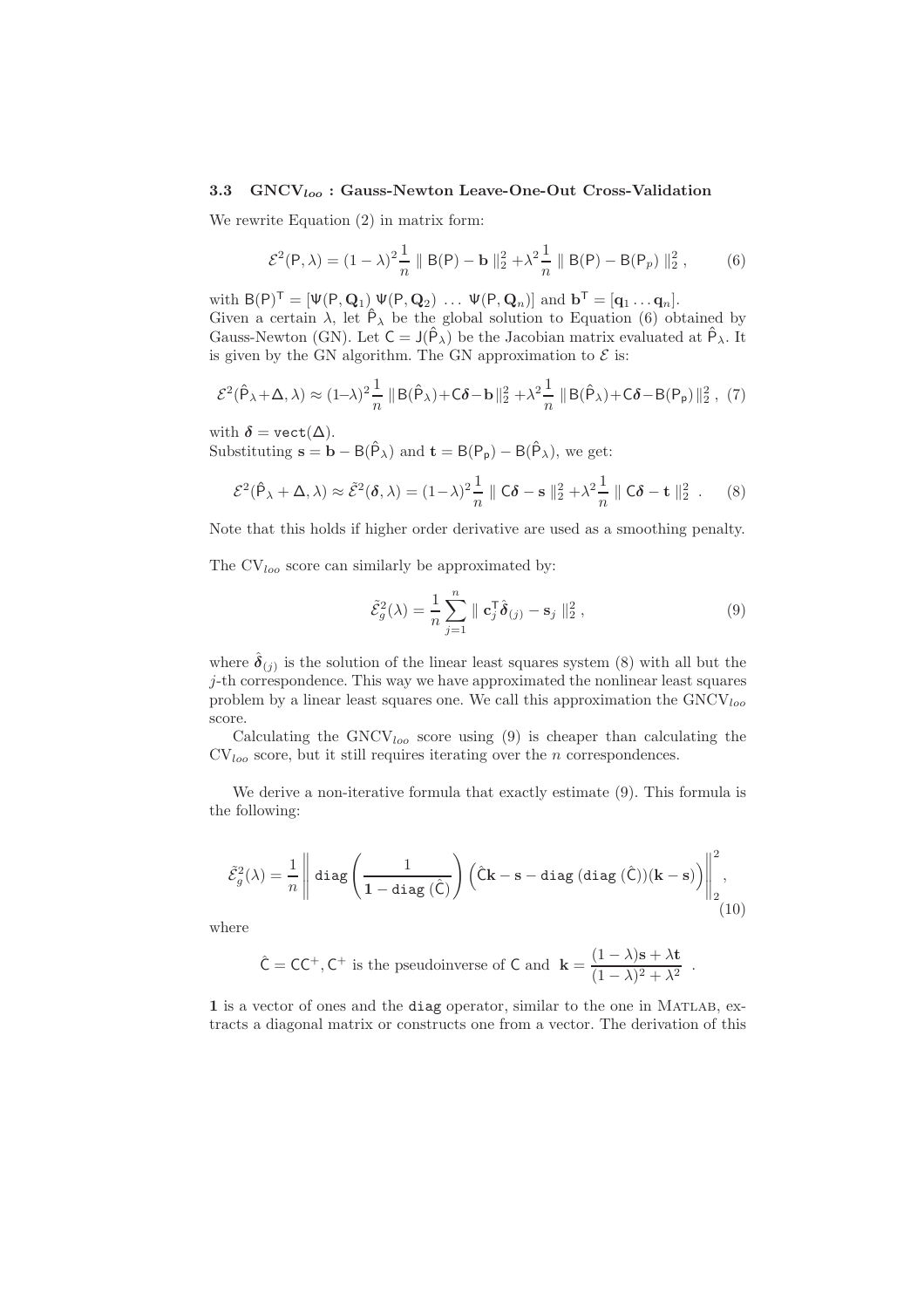formula is shown in the Appendix.

Maximizing the  $GNCV_{loo}$  score is then done through the global solution of Equation  $(2)$  and the closed-form  $(10)$ : instead of n nonlinear least squares problems only one has to be solved.

As is, this CV method is not robust, in the sense that it does not cope with mismatched correspondences. Therefore, we use RANSAC to robustly estimate as initial solution with  $\lambda = 0$  to get  $\hat{P}_{\lambda}$  in Equation (6), and the dataset is restricted to only correspondences classified as inliers after RANSAC. Moreover, the computation of  $\hat{\lambda}$  is carried out by sampling, estimating Equation (2) at steps of 0.01 from 0 to 1. Here 0.01 was experimentally derived as a sufficiently fine discretization step to find the global minimum of the  $GNCV_{loo}$  score. Table 1 summarizes the proposed method.



Table 1. Automatic camera resection based on our  $\text{GNCV}_{loo}$  score.

## 4 Implementation Details

We give some details of our implementation of the reconstruction pipeline. We assume that the camera is calibrated.

The KLT tracker [18] is used to detect and track keypoints in the sequence. Similarly to [19], the first frame is chosen as the first keyframe  $I_1$ .  $I_2$  is chosen so that there are as many frames as possible between  $I_1$  and  $I_2$  with at least N feature points in common. Frame  $I_n$  is selected as a keyframe if: a) there are as many frames as possible between  $I_n$  and  $I_{n-1}$ ; b) there are at least N point correspondences between  $I_{n-1}$  and  $I_n$  and c) there are at least M point correspondences between  $I_{n-2}$  and  $I_n$ . This criterion ensures that there are common matches at least in three consecutive views. In our experiments we used  $N = 300$ and  $M = 200$ .

In order to initialize the 3D reconstruction we use the first image triplet, computing relative camera motion as described in [13]. This process is coupled with RANSAC, in order to have a robust estimate, and the final solution is further refined with bundle adjustment [20]. The resection problem is solved as described in Section 3, using Fiore's linear algorithm [5] to find the initial estimate.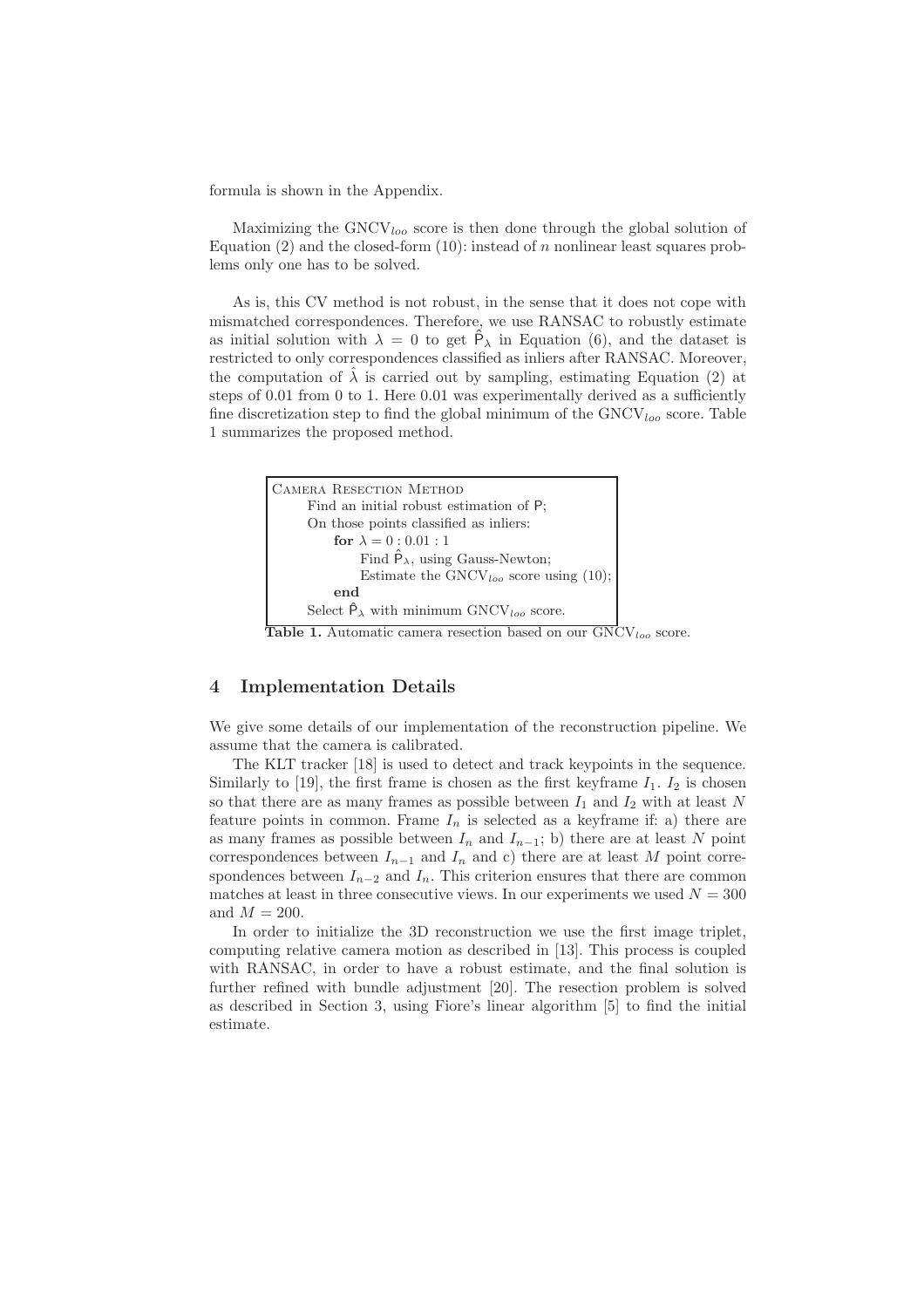The 3D points are obtained by triangulation considering all image points of the visible tracks up to the current keyframe. A reconstructed point is considered an inlier if a) its computation is well conditioned – we set a threshold on the condition number of the matrix in the linear system that computes the 3D point – and b) if it projects sufficiently close, say by a distance of one pixel, to all associated image points. This requires us to refine the initial estimation of a 3D point based on all observations, including the latest. Therefore, each time a new keyframe is added the tracks visible in it are checked and the list of inliers updated.

For the first 10 views, a full bundle adjustment using all keyframes and all points is performed. After that the computation becomes increasingly expensive, even if the sparseness inherent to the problem is exploited [21]. So we perform local bundle adjustment, i.e. only a subset of keyframe poses are adjusted. Similarly to [14], we choose the last 5 keyframes, while the frames beyond these are locked and not moved. All 3D points visible in the last keyframes are considered, together with all measurements ever made of these points. That is, the reprojection errors are accumulated for the entire tracks backwards in time, regardless of whether the views where the reprojections reside are locked.

## 5 Experimental Results

In Figure 3 we show the final camera pose obtained by the proposed nonlinear refinement for the cases depicted in Figure 2. We compare the true  $CV<sub>loo</sub>$  score, calculated in the greedy way, with the approximated  $GNCV_{loo}$  score proposed in this paper. The optimal values of  $\lambda$  obtained with the CV<sub>loo</sub> score are respectively 0.05 and 0, while the values obtained with the  $GNCV_{loc}$  score are respectively 0.05 and 0.02. It can be seen that the approximation is close to the true score.

We show the effectiveness of our method on synthetic unstable sequences. The dataset consists of 100 points randomly scattered in a sphere of radius 1 meter, centred at the origin. We consider three different scenarios. In the first setting, views are generated by placing cameras along a line in the z-direction, at a distance from the origin of 5.5 up to 7 meters approximately. In the second setting, in order to simulate more unstable cases, the rectilinear trajectory is perturbed along the x-direction, applying Gaussian noise of standard deviation 0.8. In the third setting the trajectory is perturbed in the three directions, with the same noise. In the three cases the number of views is fixed to 10, and Gaussian noise with standard deviation 0.5 is added to the image points.

For each scenario we compare results in terms of distance of the estimated cameras to the ground truth, considering four cases: a) without using nonlinear refinement of camera pose, b) using nonlinear refinement, but without the smoothing penalty, c) with the smoothing term and  $\lambda$  carefully set by hand and kept constant for the whole sequence, and finally d) with  $\lambda$  estimated by CV, as proposed in this paper. For each scenario 50 independent trials are carried out.

Results are shown in Table 2. The distances between the camera centres of the estimated cameras and the ground truth are reported. In the third scenario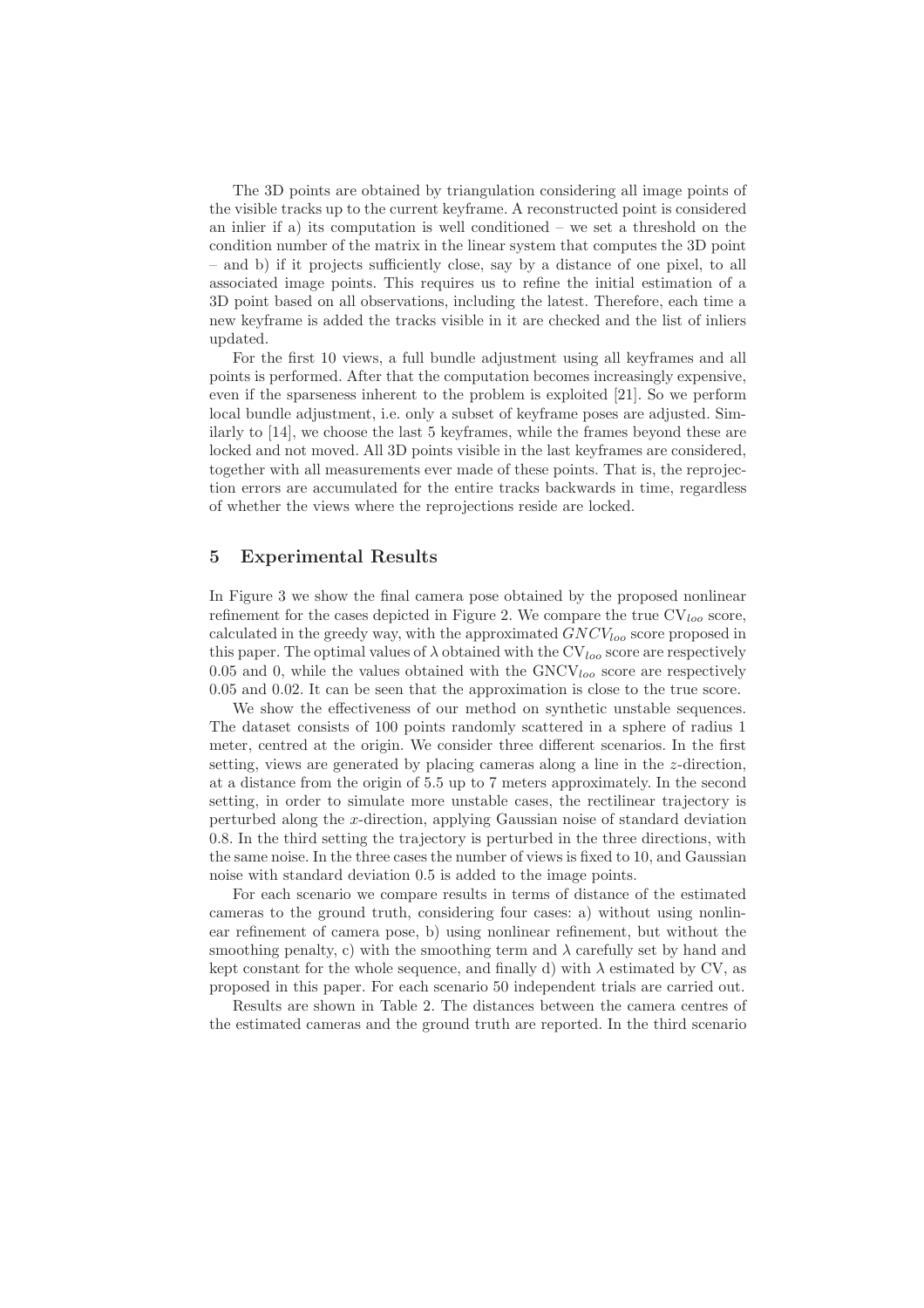

Fig. 3. In the left column, comparison between the true  $CV<sub>loo</sub>$  score (blue thick line) and its approximation (red dashed line) in the examples of Figure 2. The central column shows a zoom around the minimum. The vertical lines indicate the  $CV<sub>loc</sub>$  score minimum (black line) and the  $GNCV_{loo}$  score minimum (black dashed line). In the right column, the final pose estimate (green, thin line). In black thick line the ground truth for the previous and current pose, in red dashed line the initial pose estimated by RANSAC.

without nonlinear pose refinement the computation stopped before estimating all cameras in 20% of cases. Adding the smoothing penalty improves stability and accuracy in pose estimation, and our automatic method gives the best results.

|     | Setting 1 |       |  |                                                                                                                            | Setting 2 |  |  |  | Setting 3 |  |  |  |
|-----|-----------|-------|--|----------------------------------------------------------------------------------------------------------------------------|-----------|--|--|--|-----------|--|--|--|
|     | a         |       |  |                                                                                                                            | a         |  |  |  | a*        |  |  |  |
|     |           |       |  | $\lceil \text{mean} \rceil$ 0.1704 0.0916 0.0793 0.0566 0.0766 0.110 0.091 0.044 0.052 0.072 0.090 0.067                   |           |  |  |  |           |  |  |  |
| min | 0.001     |       |  | $0.005 \mid 0.004 \mid 0.002 \mid 0.005 \mid 0.004 \mid 0.007 \mid 0.001 \mid 0.003 \mid 0.003 \mid 0.005 \mid 0.004 \mid$ |           |  |  |  |           |  |  |  |
| max | 1.018     | 1.021 |  | $0.301$   $0.383$    $0.582$  0.707   0.614   0.543   $ 0.396 $ 0.479   0.545   0.465                                      |           |  |  |  |           |  |  |  |

Table 2. Results on synthetic scenes. Mean, minimum and maximum distance of estimated optical centres from the ground truth (in meters) for the three synthetic settings and the cases a) without using nonlinear refinement, b) using nonlinear refinement, but without the smoothing term, c) with the smoothing term and  $\lambda$  carefully set by hand and d) with  $\lambda$  estimated by CV. (\*) In this setting 20% of the cases fails.

For real sequences, we first show the results from a video, *Campus*, taken by a calibrated handheld camera (see Figure 4). The trajectory executed is an initial rotation, then a rectilinear part and finally another small rotation, without caring too much about shaking. From 1608 frames of resolution  $784 \times 516$ , without smoothness the reconstruction process stops at the 47th keyframe, as already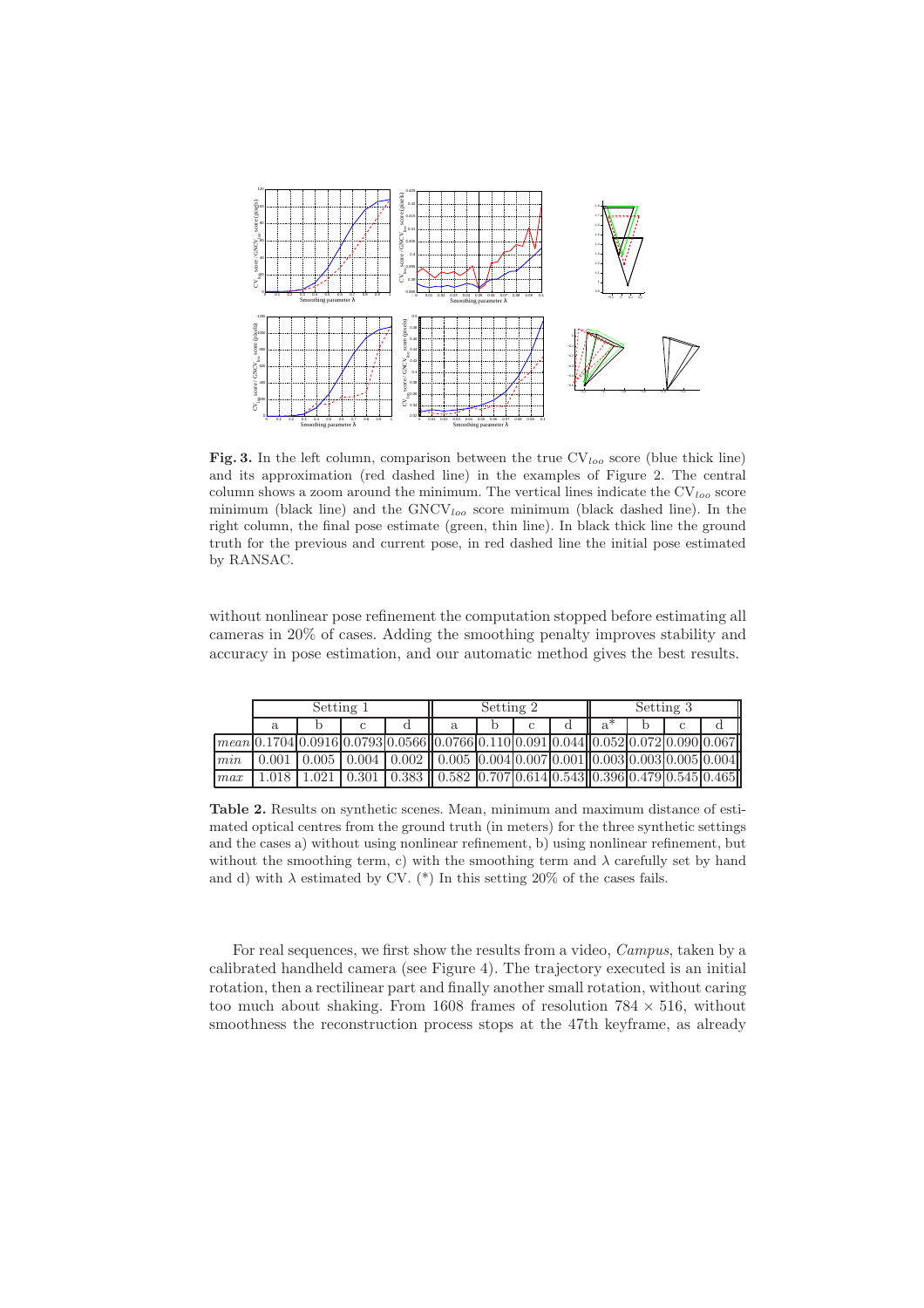

Fig. 4. Thumbnails of the *Campus* (top) and *Laboratory* (bottom) sequences.

displayed in Figure 1. Using the proposed method, instead, all the sequence can be processed, with 135 keyframes extracted, and 5000 points reconstructed with a mean reprojection error of 0.53 pixel. The 3D map produced, with the estimated camera trajectory, can be seen in Figure 5.

The second video, Laboratory, is taken with a camera mounted on a Unmanned Autonomous Vehicle (UAV), in an indoor setting. It is made up of 929 frames of resolution  $576 \times 784$  (see Figure 4). 89 keyframes are calibrated, and the final 3D map is composed of 4421 points (Figure 5) with a mean reprojection error of 0.64 pixel. With no smoothness, the reconstruction process stops in the last rotation.

# 6 Conclusions

Local camera pose estimation might often be unstable. We proposed adding a smoothing penalty on the camera trajectory and automatically estimating the smoothing parameter, usually manually fixed, using Cross-Validation. The noniterative closed-form we proposed allows us to solve the problem very efficiently, dropping the complexity one order of magnitude below the straightforward application of Cross-Validation. Experimental results show that the method is effective in improving accuracy and stability in the reconstruction process, preventing several failure cases.

## References

- 1. Hartley, R., Zisserman, A.: Multiple view geometry in computer vision. 2nd edn. Cambridge University Press (2003)
- 2. Klein, G., Murray, D.: Parallel tracking and mapping for small AR workspaces. In: Proc. Sixth IEEE and ACM International Symposium on Mixed and Augmented Reality (ISMAR'07), Nara, Japan (November 2007)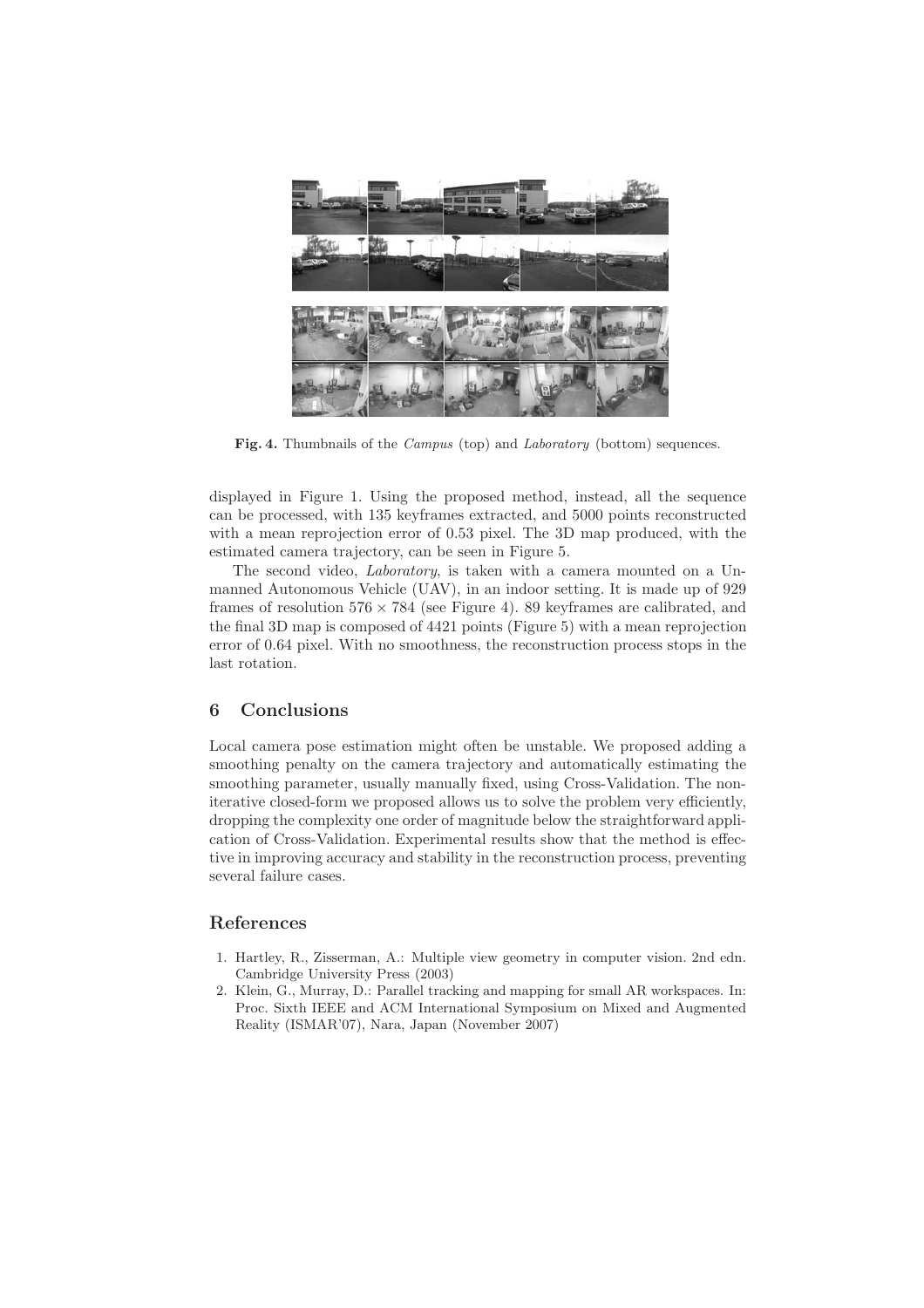

Fig. 5. In the left column, top view of the 3D maps of Campus (top) and Laboratory (bottom) sequences; in red the estimated cameras. The right column show a perspective view of respectively Campus and Laboratory maps, where for visualisation understanding one keyframe of the sequence is superimposed.

- 3. Pollefeys, M., Gool, L.V., Vergauwen, M., Verbiest, F., Cornelis, K., Tops, J., Koch, R.: Visual modeling with a hand-held camera. International Journal of Computer Vision 59(3) (2004) 207–232
- 4. Clipp, B., Welch, G., Frahm, J.M., Pollefeys, M.: Structure from motion via a twostage pipeline of extended kalman filters. In: British Machine Vision Conference. (2007)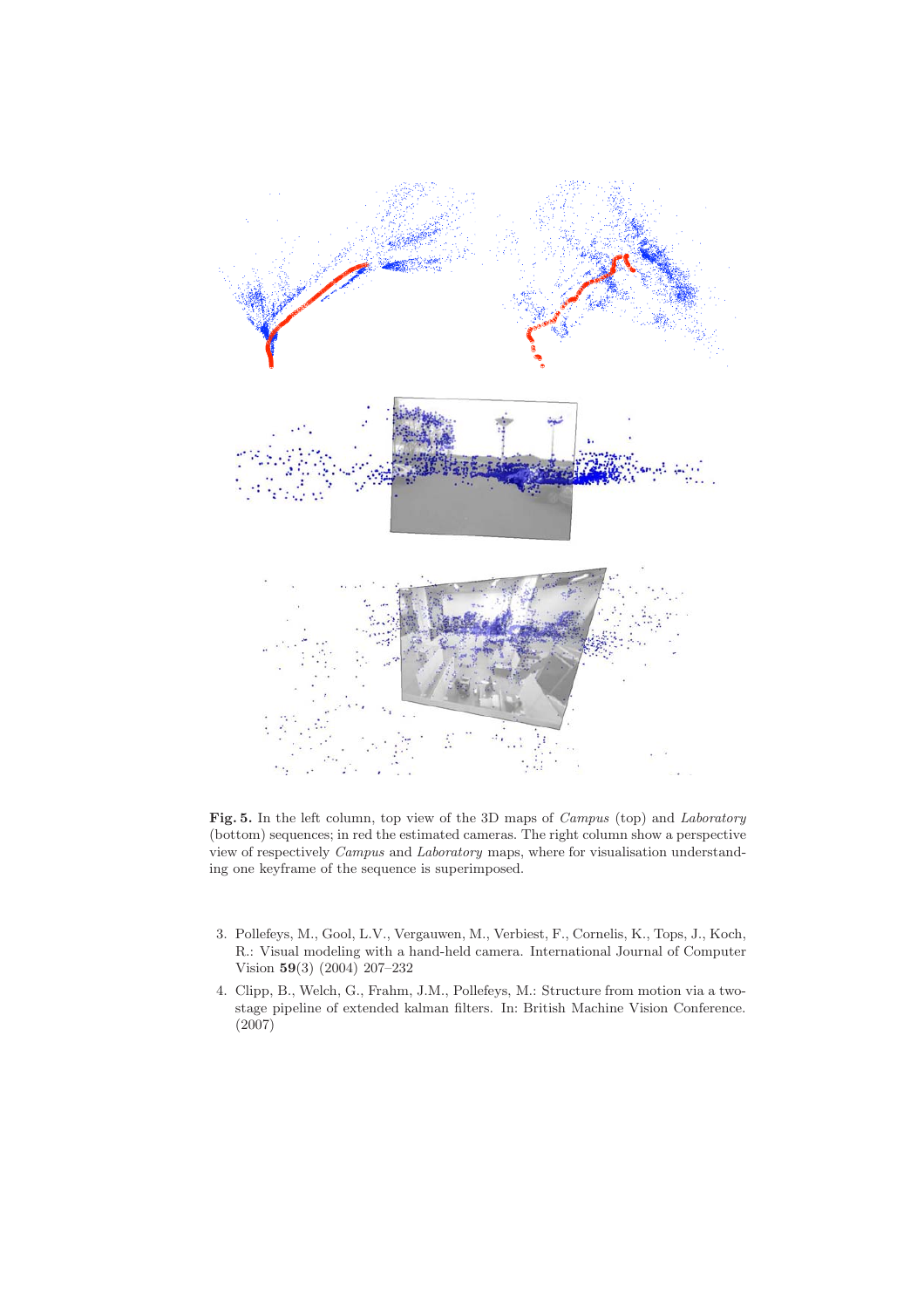- 5. Fiore, P.D.: Efficient linear solution of exterior orientation. IEEE Transactions on Pattern Analysis and Machine Intelligence 23(2) (2001) 140–148
- 6. Haralick, R., Lee, C., Ottenberg, K., Nolle, M.: Review and analysis of solutions of the three point perspective pose estimation problem. International Journal of Computer Vision 13(3) (1994) 331–356
- 7. Fischler, M.A., Bolles, R.C.: Random Sample Consensus: a paradigm model fitting with applications to image analysis and automated cartography. Communications of the ACM 24(6) (June 1981) 381–395
- 8. Gentle, J.E., Hardle, W., Mori, Y.: Handbook of Computational Statistics. Springer-Verlag (2004)
- 9. Eade, E., Drummond, T.: Scalable monocular vision. In: Proceedings of the IEEE Conference on Computer Vision and Pattern Recognition. (2006) 469–476
- 10. Davison, A.J., Reid, I.D., Molton, N.D., Stasse, O.: Monoslam: Real-time single camera slam. IEEE Transactions on Pattern Analysis and Machine Intelligence 29(6) (June 2007) 1052–1067
- 11. Torr, P.H.S.: Bayesian model estimation and selection for epipolar geometry and generic manifold fitting. International Journal of Computer Vision 50(1) (2002) 35–61
- 12. Thomahlen, T., Broszio, H., Weissenfeld, A.: Keyframe selection for camera motion and structure estimation from multiple views. In: Proceedings of the European Conference on Computer Vision. (2004) 523
- 13. Nistér, D., Naroditsky, O., Bergen, J.: Visual odometry. In: Proceedings of the IEEE Conference on Computer Vision and Pattern Recognition. Volume 2. (2004) 652–659
- 14. Hengels, C., Stewénius, H., Nistér, D.: Bundle adjustment rules. In: Photogrammetric Computer Vision. (September 2006)
- 15. Olsen, S.I., Bartoli, A.: Using priors for improving generalization in non-rigid structure-from-motion. In: British Machine Vision Conference. (2007)
- 16. Bishop, C.M.: Neural Networks for Pattern Recognition. Oxford University Press (1995)
- 17. Wahba, G., Wold, S.: A completely automatic french curve: Fitting spline functions by Cross-Validation. Communications in Statistics 4 (1975) 1–17
- 18. Shi, J., Tomasi, C.: Good features to track. Technical Report 93-1399, Department of Computer Science, Cornell University, Ithaca, NY 14853-7501 (November 1993)
- 19. Royer, E., Lhuillier, M., Dhome, M., Lavest, J.: Monocular vision for mobile robot localization and autonomous navogation. International Journal of Computer Vision 74(3) (2007) 237–260
- 20. Lourakis, M., Argyros, A.: The design and implementation of a generic sparse bundle adjustment software package based on the levenberg-marquardt algorithm. Technical Report 340, Institute of Computer Science - FORTH, Heraklion, Crete, Greece (Aug. 2004) Available from http://www.ics.forth.gr/~lourakis/sba.
- 21. Triggs, B., McLauchlan, P.F., Hartley, R.I., Fitzgibbon, A.W.: Bundle adjustment - a modern synthesis. In: ICCV '99: Proceedings of the International Workshop on Vision Algorithms. (2000) 298–372

# A Deriving a Non Iterative Formula for  $\text{GNCV}_{\text{loc}}$

We show that there exists a non-iterative formula that exactly estimate  $(9)$ .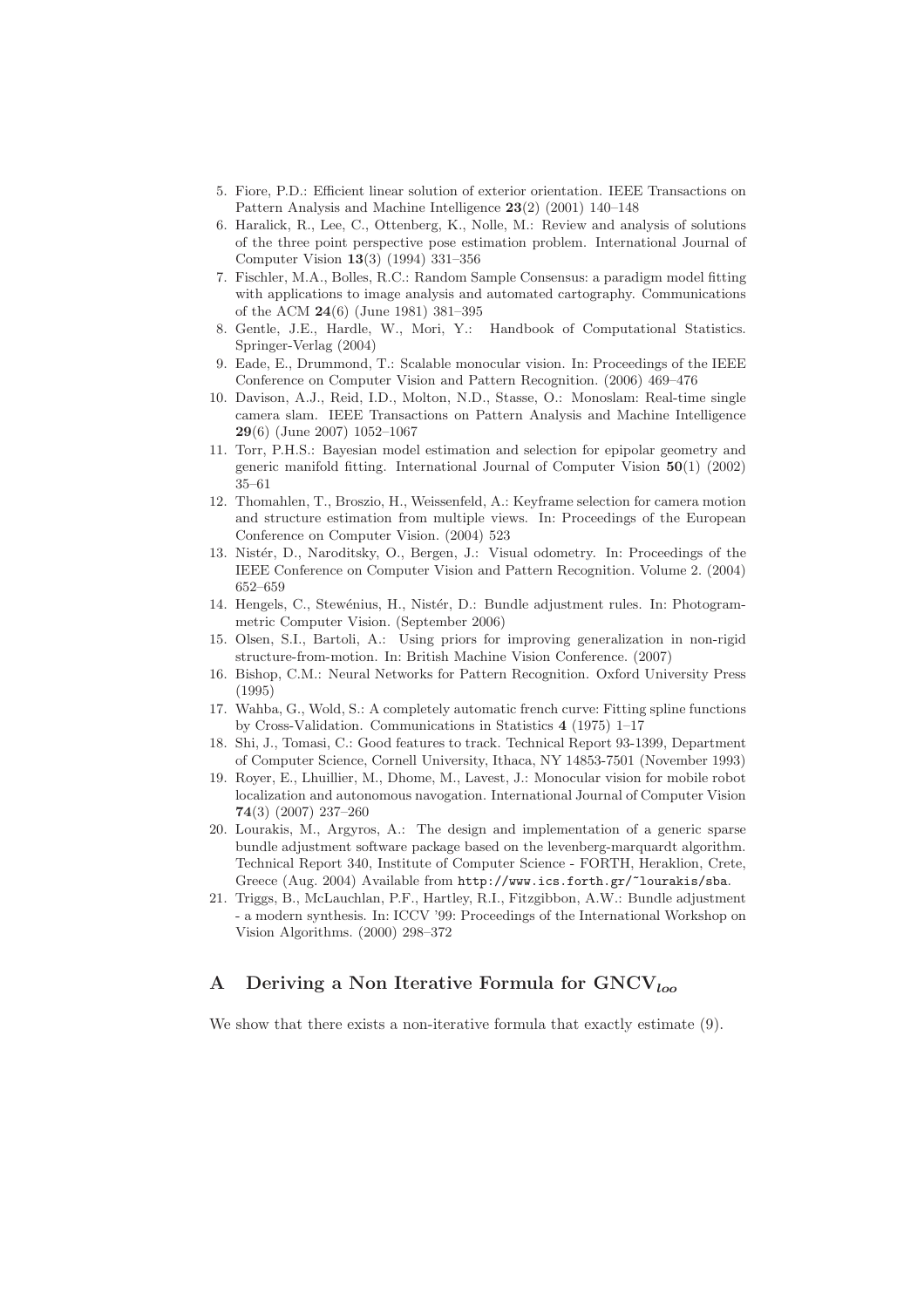First, given the smoothing parameter  $\lambda$ ,  $\hat{\boldsymbol{\delta}}$  in Equation (8) is solved through:

$$
\hat{\delta} = \arg\min_{\delta} \tilde{\mathcal{E}}(\delta, \lambda)
$$
\n
$$
= \arg\min_{\delta} \left\| \begin{bmatrix} (1 - \lambda)\mathsf{C} \\ \lambda\mathsf{C} \end{bmatrix} \delta - \begin{bmatrix} (1 - \lambda)\mathsf{s} \\ \lambda\mathsf{t} \end{bmatrix} \right\|_{2}^{2}
$$
\n
$$
= ((1 - \lambda)^{2}\mathsf{C}^{\mathsf{T}}\mathsf{C} + \lambda^{2}\mathsf{C}^{\mathsf{T}}\mathsf{C})^{-1}\mathsf{C}^{\mathsf{T}}((1 - \lambda)^{2}\mathsf{s} + \lambda^{2}\mathsf{t})
$$
\n
$$
= \frac{1}{(1 - \lambda)^{2} + \lambda^{2}}(\mathsf{C}^{\mathsf{T}}\mathsf{C})^{-1}\mathsf{C}^{\mathsf{T}}((1 - \lambda)^{2}\mathsf{s} + \lambda^{2}\mathsf{t})
$$
\n
$$
= \frac{1}{\|\omega\|_{2}^{2}}\mathsf{C}^{+}\mathsf{R}\omega_{s}, \qquad (11)
$$

where  $C^+$  is the pseudo-inverse of C,  $\boldsymbol{\omega}^T = [(1 - \lambda) \lambda], \boldsymbol{\omega}_s^T = [(1 - \lambda)^2 \lambda^2]$  and  $R = [s \ t].$ 

We define  $e_j$  as a zero vector with one at the j-th element and K<sub>j</sub> = I – diag(e<sub>j</sub>). We recall that  $\mathsf{K}_j\mathsf{K}_j = \mathsf{K}_j$  and  $\mathsf{K}_j^{\mathsf{T}} = \mathsf{K}_j$ . Then  $\hat{\boldsymbol{\delta}}_{(j)}$  is solved through:

$$
\hat{\boldsymbol{\delta}}_{(j)} = \arg\min_{\boldsymbol{\delta}} \left\| \begin{bmatrix} (1-\lambda)\mathsf{K}_{j}\mathsf{C} \\ \lambda\mathsf{K}_{j}\mathsf{C} \end{bmatrix} \boldsymbol{\delta} - \begin{bmatrix} (1-\lambda)\mathsf{K}_{j}\mathbf{s} \\ \lambda\mathsf{K}_{j}\mathbf{t} \end{bmatrix} \right\|_{2}^{2}
$$
\n
$$
= \frac{1}{\|\boldsymbol{\omega}\|_{2}^{2}} (\mathsf{K}_{j}\mathsf{C})^{+} \mathsf{K}_{j}\mathsf{R}\boldsymbol{\omega}_{s} . \tag{12}
$$

 $\hat{\pmb{\delta}}_{(j)}$  can be expressed alternatively as this following Lemma says:

**Lemma 1.**  $\hat{\boldsymbol{\delta}}_{(j)}$  as defined by Equation (12) is given by the following equation:

$$
\hat{\boldsymbol{\delta}}_{(j)} = \frac{1}{\|\boldsymbol{\omega}\|_2^2} \mathsf{C}^+ \tilde{\mathsf{R}}_j \boldsymbol{\omega}_s, \ \ \text{with} \quad \tilde{\mathsf{R}}_j = \mathsf{K}_j \mathsf{R} + \frac{\|\boldsymbol{\omega}\|_2^2}{\|\boldsymbol{\omega}_s\|_2^2} (\mathsf{I} - \mathsf{K}_j) \mathsf{C} \hat{\boldsymbol{\delta}}_{(j)} \boldsymbol{\omega}_s^{\mathsf{T}} . \tag{13}
$$

Proof. We start by expanding the right-hand side of Equation (13):

$$
\frac{1}{\|\omega\|_2^2} \mathsf{C}^+ \tilde{\mathsf{R}}_j \omega_s = \frac{1}{\|\omega\|_2^2} \left( \mathsf{C}^+ \mathsf{K}_j \mathsf{R} \omega_s + \frac{\|\omega\|_2^2}{\|\omega_s\|_2^2} \mathsf{C}^+ ( \mathsf{I} - \mathsf{K}_j ) \mathsf{C} \hat{\boldsymbol{\delta}}_{(j)} \omega_s^\mathsf{T} \omega_s \right),
$$

and as  $\boldsymbol{\omega}_s^{\mathsf{T}} \boldsymbol{\omega}_s = ||\boldsymbol{\omega}_s||_2^2$  we can simplify:

$$
\frac{1}{\|\omega\|_2^2} C^+ \tilde{R}_j \omega_s = \frac{1}{\|\omega\|_2^2} (C^+ K_j R \omega_s + \|\omega\|_2^2 C^+ C \hat{\delta}_{(j)} - \|\omega\|_2^2 C^+ K_j C \hat{\delta}_{(j)}).
$$

The second term reduces to  $\hat{\delta}_{(j)}$  since  $C^+C = I$ . The third term, replacing  $\hat{\delta}_{(j)}$ with its expression  $(12)$ , expands as:

$$
\|\omega\|_{2}^{2}C^{+}K_{j}C\hat{\delta}_{(j)} = C^{+}K_{j}C(K_{j}C)^{+}K_{j}R\omega_{s}
$$
  

$$
= (C^{T}C)^{-1}C^{T}K_{j}C(C^{T}K_{j}C)^{-1}C^{T}K_{j}R\omega_{s}
$$
  

$$
= C^{+}K_{j}R\omega_{s},
$$